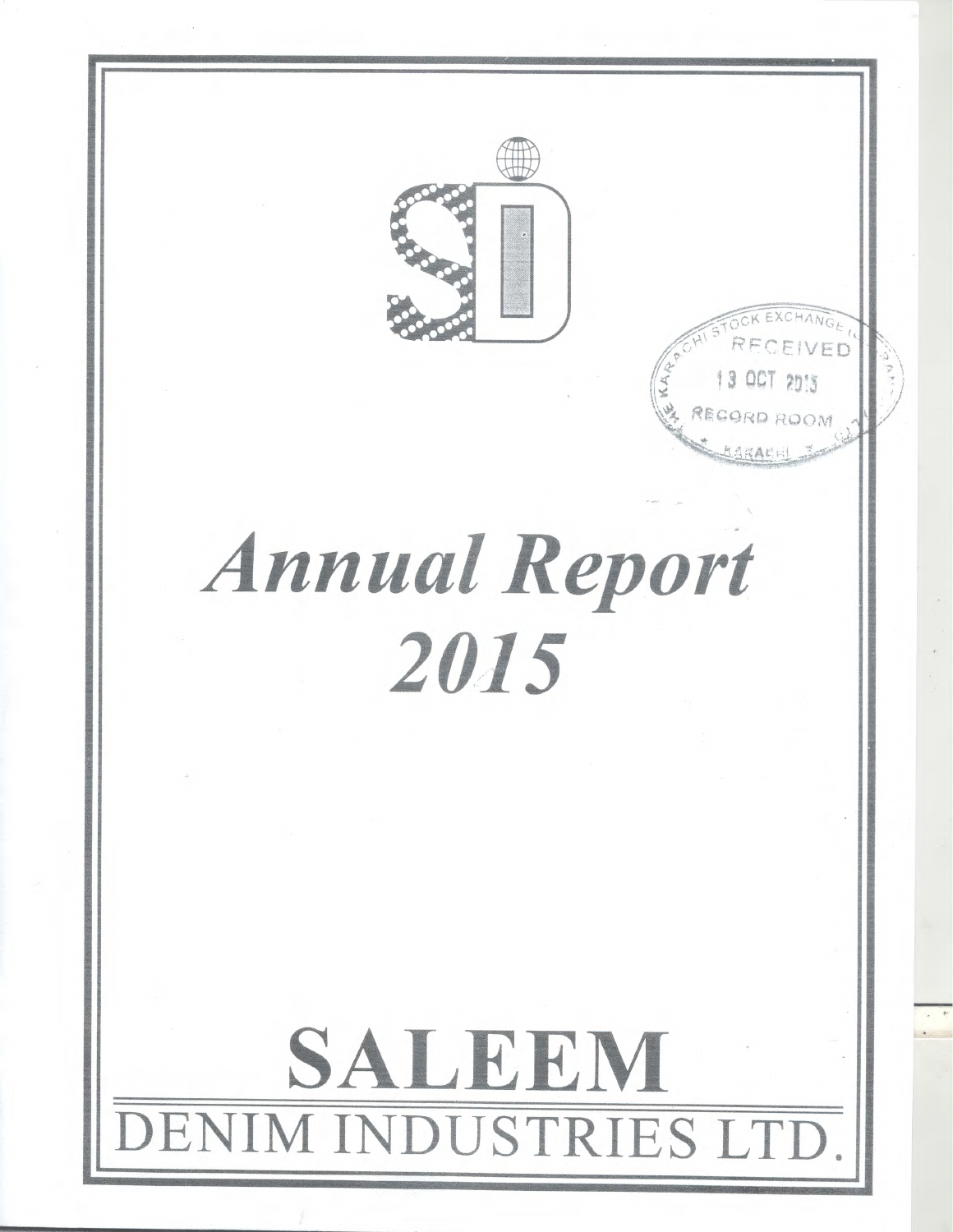# **SALEEM DENIM INDUSTRIES LIMITED**

# **Annual Report 2015**

### **PROFIT AND LOSS ACCOUNT FOR THE YEAR ENDED JUNE 30, 2015**

|                                   | <b>NOTE</b> | 2015<br><b>RUPEES</b> | 2014<br><b>RUPEES</b> |
|-----------------------------------|-------------|-----------------------|-----------------------|
| Sales                             |             |                       |                       |
| Cost of sales                     |             |                       |                       |
| Gross profit / (Loss)             |             |                       |                       |
| Administrative expenses           |             | 955,423               | 956,392               |
| Loss for the year before taxation | .14         | (955, 423)            | (956, 392)            |
| Taxation                          |             |                       |                       |
| Loss for the year after taxation  |             | (955, 423)            | (956, 392)            |
| Earnings per share-Basic          | 15          | (0.24)                | (0.25)                |

*The annexed notes form an integral part of these financial statements.* 

 $E = L$  $COL$ 3 10 Babe  $12.55$ <br> $12.56$ 

**CHIEF EXECUTIVE DIRECTOR**